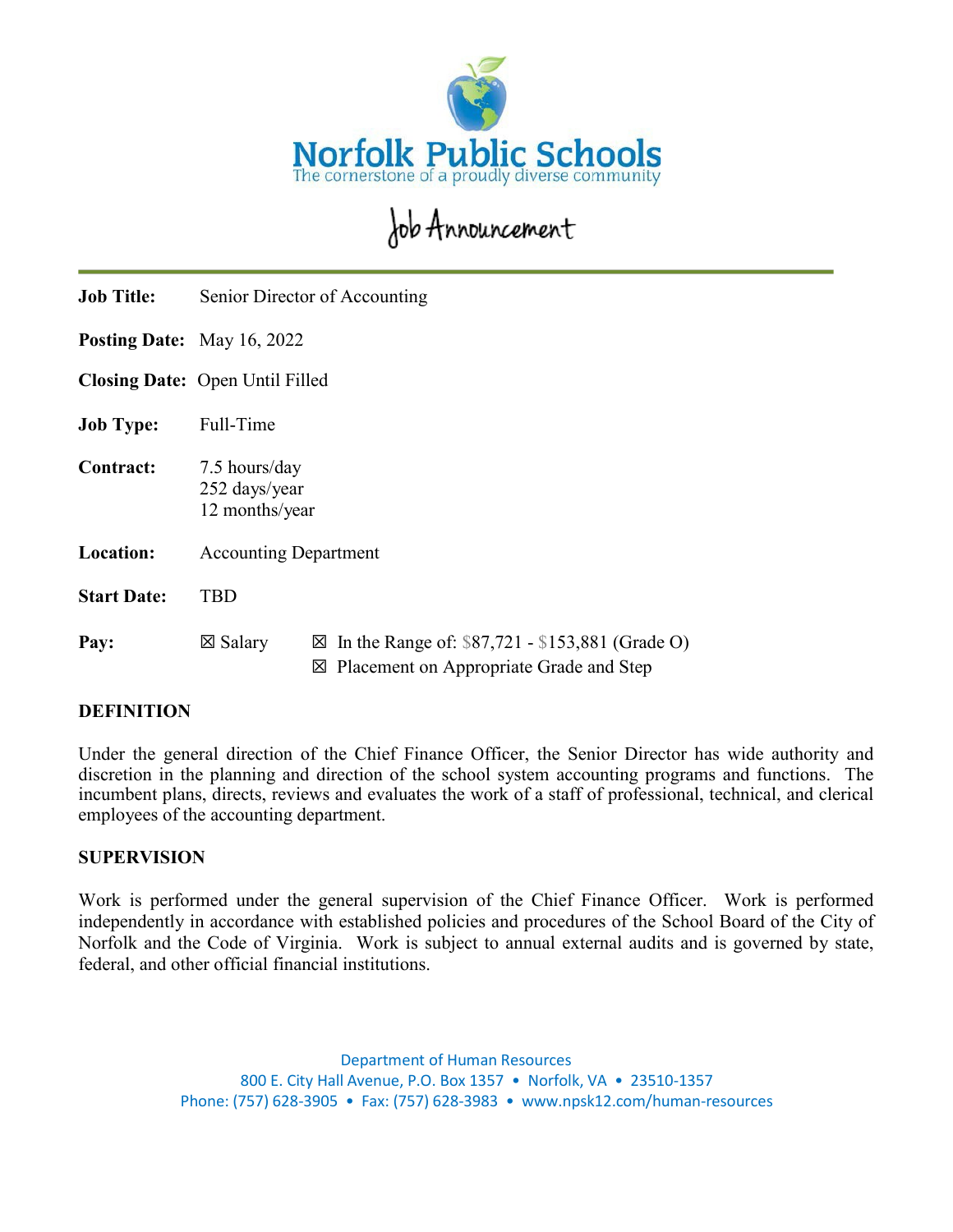

## **DISTINGUISHING CHARACTERISTICS**

Positions designated as department directors administer school division wide, multi-faceted functions with comprehensive responsibilities that impact much of the division's constituencies.

## **ESSENTIAL FUNCTIONS OF THE CLASS (may not include all duties performed)**

Maintains a complete, online automated accounting system for all financial transactions by source of funds, location, program, and object.

Responsible for timely payment of vendors for all goods and services received by the School Board.

Prepares financial statements on a full accrual basis to enable the School Board, Superintendent, and other administrative officers to make resource decisions for the school system.

Prepares periodic reports to the City of Norfolk, the State of Virginia, and the federal government.

Prepares and/or reviews the Financial Section of the Annual School Report as required by the Virginia Department of Education.

Prepares and/or reviews monthly financial reports and coordinates reconciliation of subsidiary ledgers for all functional areas, including the operating and grant funds, inventory, Child Nutrition Services, payroll, and purchasing.

Maintains a complete property control system for school fixed assets and controllable equipment.

Prepares appropriate annual financial reports in accordance with the Government Accounting Standards Board (GASB) and coordinates the external audit.

Develops and maintains separate accounting records for each federal and state grant funded program.

Develops and maintains a close working relationship with city financial officials to properly manage cash flow and investments for the School Board.

Act on behalf of the Chief Finance Officer in his absence.

Performs other duties as assigned.

 Department of Human Resources 800 E. City Hall Avenue, P.O. Box 1357 • Norfolk, VA • 23510-1357 Phone: (757) 628-3905 • Fax: (757) 628-3983 • www.npsk12.com/human-resources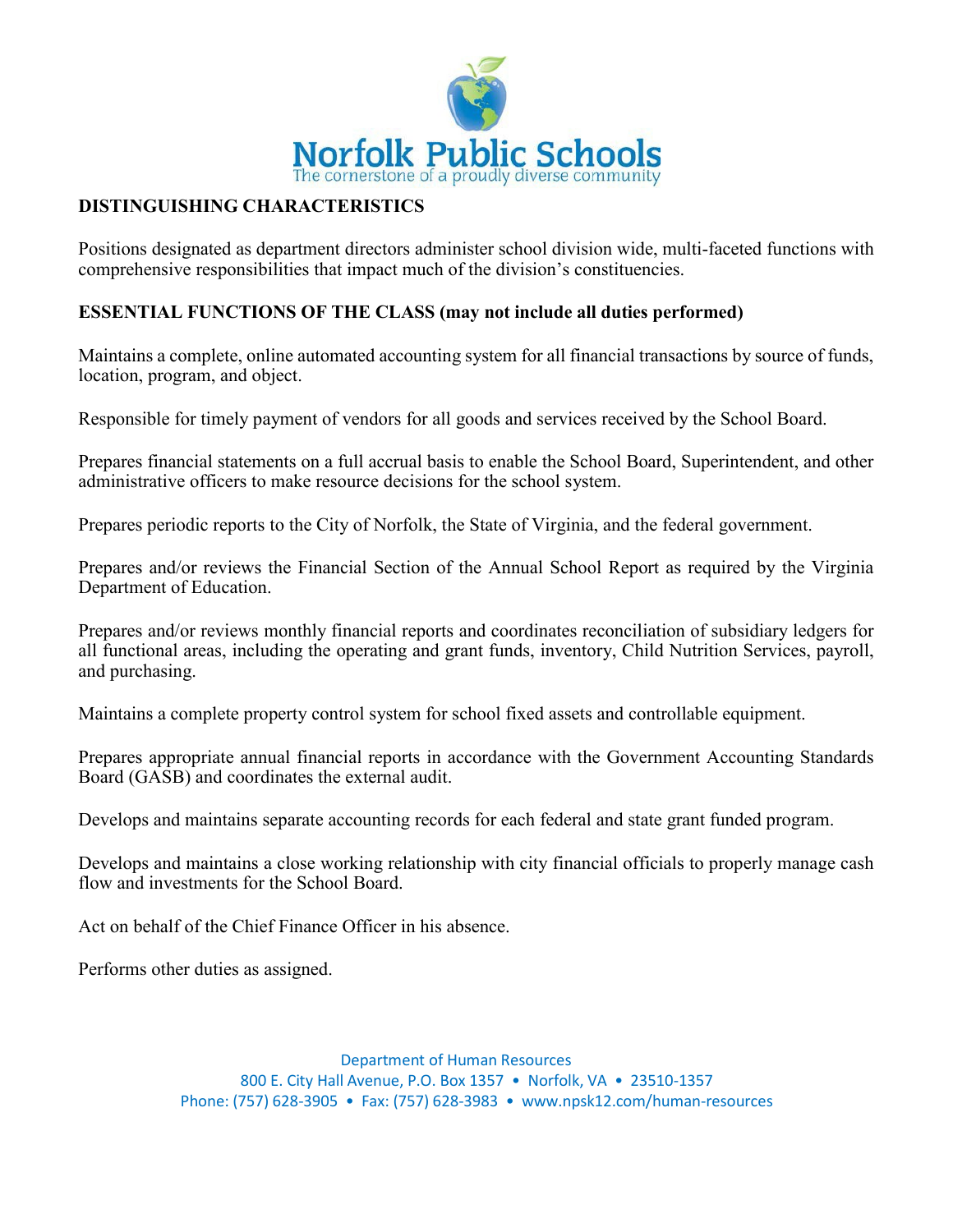

# **REQUIRED KNOWLEDGE, SKILLS, AND ABILITIES**

Comprehensive knowledge of the principles and practices of accounting and auditing.

Comprehensive knowledge of the operations and organization of a large public or private sector organization.

Comprehensive knowledge of the compliance requirements, laws and regulations applicable to public schools in Virginia.

Comprehensive knowledge of Governmental Accounting Standards Board pronouncements.

Ability to plan, organize, and direct the work of others through subordinate supervisors.

Ability to make sound judgment on new and unusual problems and questions.

Ability to communicate effectively, both orally and in writing.

## **MINIMUM EDUCATION, TRAINING AND EXPERIENCE REQUIREMENTS**

Bachelor's degree with a concentration or major in accounting (Master's in accounting, public administration, or business administration preferred). This position requires seven (7) years of progressively responsible experience working in the accounting section of a large and complex organization (governmental accounting experience is preferred).

### **LICENSE/CERTIFICATION**

Certified Public Accountant (CPA) preferred.

### **PHYSICAL ATTRIBUTES**

Work involves normal physical effort including sitting, walking, standing, reaching, bending in performance of normal office activities.

### **HAZARDS**

Work involves exposure to normal, everyday risks in an office environment.

 Department of Human Resources 800 E. City Hall Avenue, P.O. Box 1357 • Norfolk, VA • 23510-1357 Phone: (757) 628-3905 • Fax: (757) 628-3983 • www.npsk12.com/human-resources